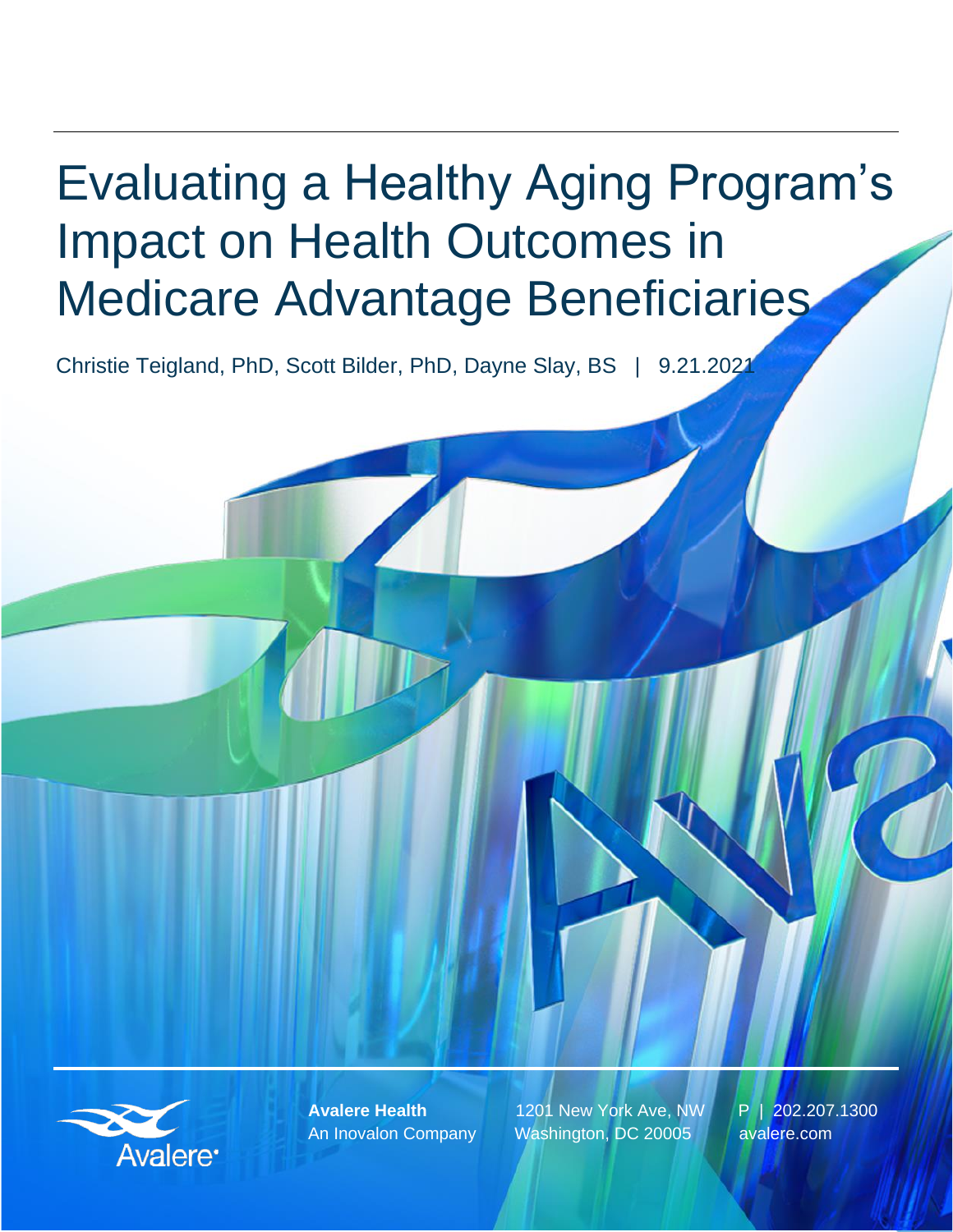## Table of Contents

| <b>Executive Summary</b>                                           | 1  |
|--------------------------------------------------------------------|----|
| <b>Background and Objectives</b>                                   | 2  |
| <b>Methods</b>                                                     | 3. |
| <b>Data Sources</b>                                                | 3  |
| <b>Cohort Construction</b>                                         | 4  |
| <b>Outcome Measures</b>                                            | 4  |
| <b>Analysis Plan</b>                                               | 5  |
| <b>Results</b>                                                     | 5. |
| <b>Study Cohorts</b>                                               | 5  |
| <b>Demographic and Clinical Characteristics</b>                    | 5  |
| <b>Healthcare Resource Utilization</b>                             | 6  |
| <b>Healthcare Expenditures</b>                                     | 7  |
| <b>Medical Costs by Member Characteristics</b>                     | 7  |
| Age Group                                                          | 7  |
| <b>Number of Chronic Conditions</b>                                | 8  |
| <b>Disability Status</b>                                           | 9  |
| <b>Dual Eligible Status</b>                                        | 10 |
| <b>Quality Measures</b>                                            | 10 |
| All-Cause 30-Day Hospital Readmissions                             | 10 |
| <b>Medication Adherence</b>                                        | 11 |
| Access to Care - Preventive Screenings and Vaccinations            | 12 |
| Access to Care - Evidence-Based Screening in Members with Diabetes | 14 |
| <b>Conclusions and Discussion</b>                                  | 14 |
| <b>References</b>                                                  | 16 |

Funding for this research was provided Tivity Health. Avalere conducted the research independently and maintained full editorial control.

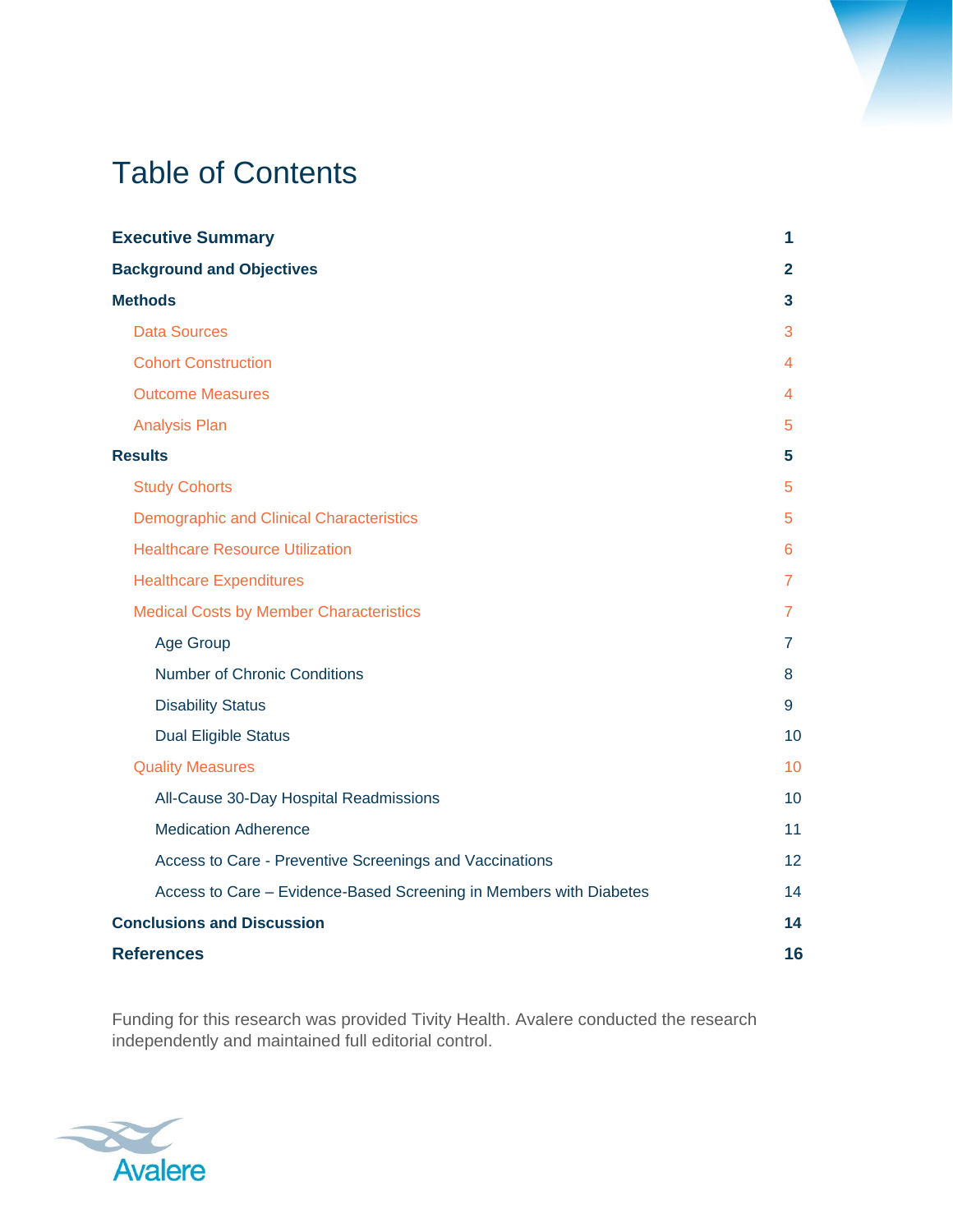

## Executive Summary

Avalere conducted a retrospective observational analysis to examine differences in healthcare outcomes among Medicare beneficiaries enrolled in Medicare Advantage (MA) and participating in the SilverSneakers healthy aging program. The goal was to assess and quantify the potential value and/or benefit to participants and providers of programs designed to promote physical activity and social engagement in seniors.

MA encounter data, including all medical and pharmacy claims, was linked to MA members with a minimum of 12 months of participation in the fitness program and who were continuously enrolled in their MA plan during the same time period. We used a previously validated dual study design to limit the likelihood that the observed relationships between program participation and the measures of interest were confounded by differential selection into the program. Two study cohorts were constructed to examine differences in utilization, costs, and quality outcomes among: 1) MA members before and after the first date of program participation; and 2) program participants vs. comparable MA non-participants identified using a strictly applied propensity score matching approach.

#### **Key findings demonstrated:**

- MA members had significantly lower healthcare utilization after joining the program as well as when compared with similar MA non-participants, including consistently lower inpatient hospitalizations and emergency department (ED) visits.
- Participation in the fitness program was also associated with significantly lower costs, driven primarily by lower inpatient expenditures.
- Cost savings stratified by key member characteristics revealed several results that may be counterintuitive to some: the largest cost savings were among fitness program members age 80+ (not among younger, healthier Medicare beneficiaries), among those with 3 or more chronic conditions (versus those with 1 or 2 conditions), and members enrolled in Medicare due to disability (versus those who joined Medicare at age 65).
- Program participants had better performance on key measures of quality, including greater adherence to hypertension and cholesterol medications both after joining the program and compared to similar non-participants; lower rates of 30-day all-cause hospital readmissions compared to non-participants; and higher rates of vaccination and disease screening. Several of these results were associated with higher ratings on triple weighted measures included in the Centers for Medicare and Medicaid Services (CMS) Medicare Advantage Plan Five-Star Rating system.

Results from the pre/post and the matched-cohort analyses were largely consistent, suggesting that the study's findings reflect real-world improvement. This study's findings are also consistent with previous analyses of senior fitness programs that found decreased healthcare utilization and costs. Importantly, this study expands the evidence base by using a large national sample of program participants linked to their complete medical and pharmacy claims for a full 12 months. External validity was further increased by including a diverse set of MA plans. This study also adds new evidence related to important measures of quality and access, and examined differences by age group, chronic disease burden, and disability status.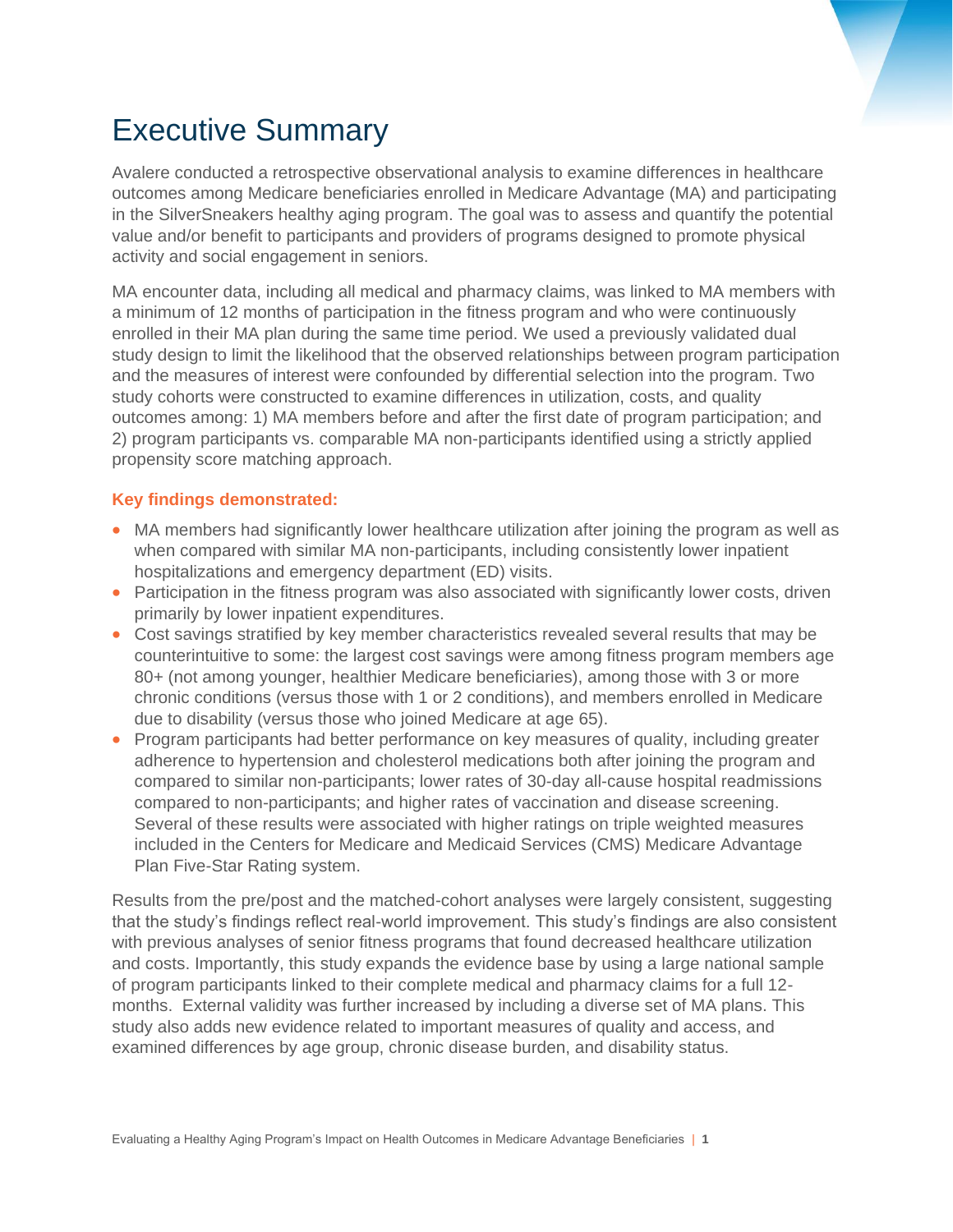## Background and Objectives

Since the 1970s, Medicare beneficiaries have had the option to receive their benefits through private health plans as an alternative to the federally administered traditional Medicare Fee-for-Service (FFS) program. These private Medicare Advantage (MA) plans have been growing rapidly as a proportion of the Medicare population. The number of beneficiaries enrolled in MA plans has more than quadrupled from 5.3 million in 2004 to 24.1 million in 2020, representing nearly four out of ten (39%) Medicare beneficiaries.<sup>1</sup> MA plans have flexibility to design benefit packages that include both medical and non-medical benefits to encourage a focus on preventive services and care management with the goal of improving health outcomes.<sup>2</sup>

Senior healthy aging programs, including fitness and wellness programs, are designed to achieve better health outside of the provider and clinical care settings and can address critical unmet needs in adults age 65 and older.<sup>3</sup> Many MA plans provide their members access to senior healthy aging programs as a supplemental non-medical benefit. There is ample evidence that physical activity and social engagement are keys to healthy aging, reducing morbidity and mortality and contributing to improved quality of life.<sup>4,5,6,7</sup> It has also been well documented that exercise and healthy eating as part of treatment plans can improve outcomes in elderly people with the most common chronic conditions, including cardiovascular disease, diabetes, rheumatoid arthritis, osteoporosis, depression, and obesity.<sup>8</sup>

Senior fitness programs provide Medicare enrollees with access to fitness centers which can improve physical well-being, but they also provide access to community events, group classes, online resources, and virtual experiences that foster opportunities for social engagement which can impact both physical and mental health. Loneliness has been identified as one of the most important social determinants of health. Studies have demonstrated that people who are lonely are more likely to develop dementia and have increased risk of coronary artery disease, stroke, and all-cause mortality.<sup>9</sup>

While healthy aging programs track valuable data on the participation of their members, these programs and the MA plans that offer them have limited or no access to healthcare outcomes data for participating members. This information is essential to understand the impact and value of the program to Medicare beneficiaries.

Prior research suggests that senior fitness programs have a positive impact. In 2008, Nguyen and colleagues compared eligible MA members participating and not participating in a fitness program.<sup>10</sup> They found that participants had lower total healthcare costs in the second year of participation compared to matched non-participants. Similar results were found in a subpopulation of MA enrollees with diabetes.<sup>11</sup> Cost savings have been observed in other studies using different research designs and investigating different fitness programs, including a case-control study in which total cost increases for program participants were significantly lower than for non-participants and two matched-cohort studies reporting lower costs in program participants vs. controls.<sup>12,13,14</sup> These studies also found dose-response relationships; those members who participated more frequently tended to have greater cost savings. Other matched-cohort and survey studies have reported improved self-rated physical and emotional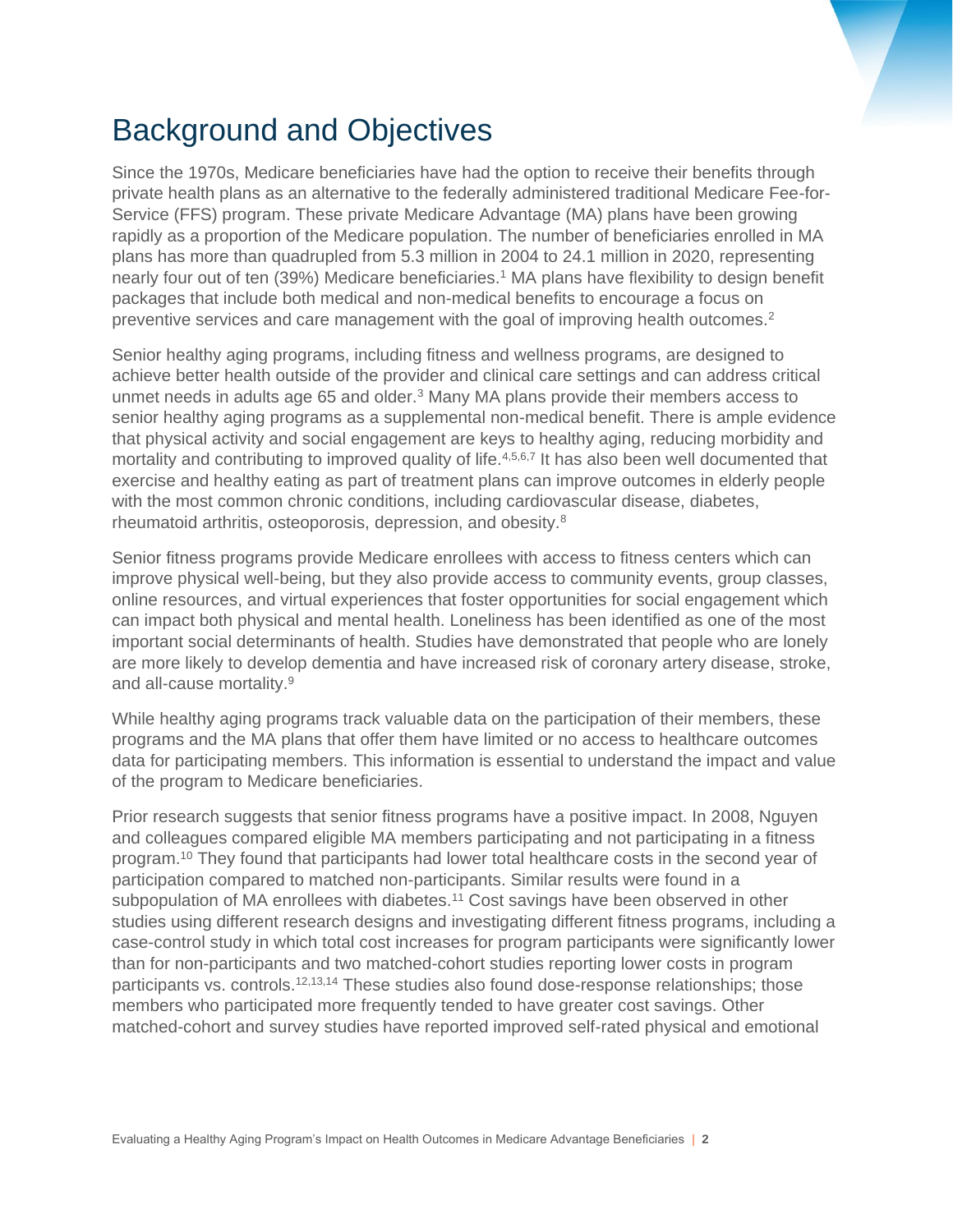health, reports of fewer unhealthy days, increased physical activity, a decreased feeling of isolation, better performance of activities of daily living, and lower risk of falls.<sup>15,16,17,18</sup>

The existing evidence, however, is limited in significant ways. The previous studies were restricted to a single health plan in a specific geographic area or did not use population data at all. The designs were subject to confounding of program participation with the measures of interest. Finally, outcomes related to quality of care have not been previously addressed.

In an effort to update and expand upon the limited findings on utilization and cost savings and address the lack of evidence related to impact on quality and access, Avalere developed a twopronged approach that: 1) compared pre- and post-program results among participating MA members; and 2) compared participating members to non-participating MA beneficiaries using a large propensity score matched sample.

#### **Specific Aims:**

- 1. Integrate program participant data from a large senior fitness program with MA plan claims data and create longitudinal and matched participant and non-participant study cohorts.
- 2. Describe the demographic, enrollment, and clinical characteristics of the two cohorts.
- 3. Use the longitudinal cohort to conduct pre/post program participation comparisons on measures of healthcare utilization, cost, and quality outcomes.
- 4. Use the matched study cohort to compare program participants with similar non-participants on measures of healthcare utilization, cost, and quality outcomes.
- 5. Convey insights from the two sets of analyses concerning the value of the program to Medicare beneficiaries and to MA plans that offer a fitness benefit.

## **Methods**

### **Data Sources**

Avalere constructed two related study cohorts using Inovalon's Medical Outcomes Research for Effectiveness and Economics Registry (MORE<sup>2</sup> Registry®) in combination with program participant data from a large national senior fitness program—SilverSneakers—that has been in operation since the early 1990's and is offered to more than half of all MA plan enrollees.<sup>19</sup>

MORE<sup>2</sup> is a warehouse of healthcare administrative claims data sourced from more than 150 health plans across the nation that utilize Inovalon's data analytic services. It comprises data pertaining to over one million physicians, 565,000 clinical facilities, 324 million unique patients, and more than 48 billion medical events. The MORE<sup>2</sup> MA plan data encompass approximately 25 percent of all MA enrollees nationally.

To support linkage to the MORE<sup>2</sup> MA data, SilverSneakers program membership data were provided for MA members participating in the program from 2006 to 2019. This included personally identifiable information (member first and last name, date of birth, program start date, program end date, and ZIP code) sufficient to match to Medicare beneficiaries' full enrollment,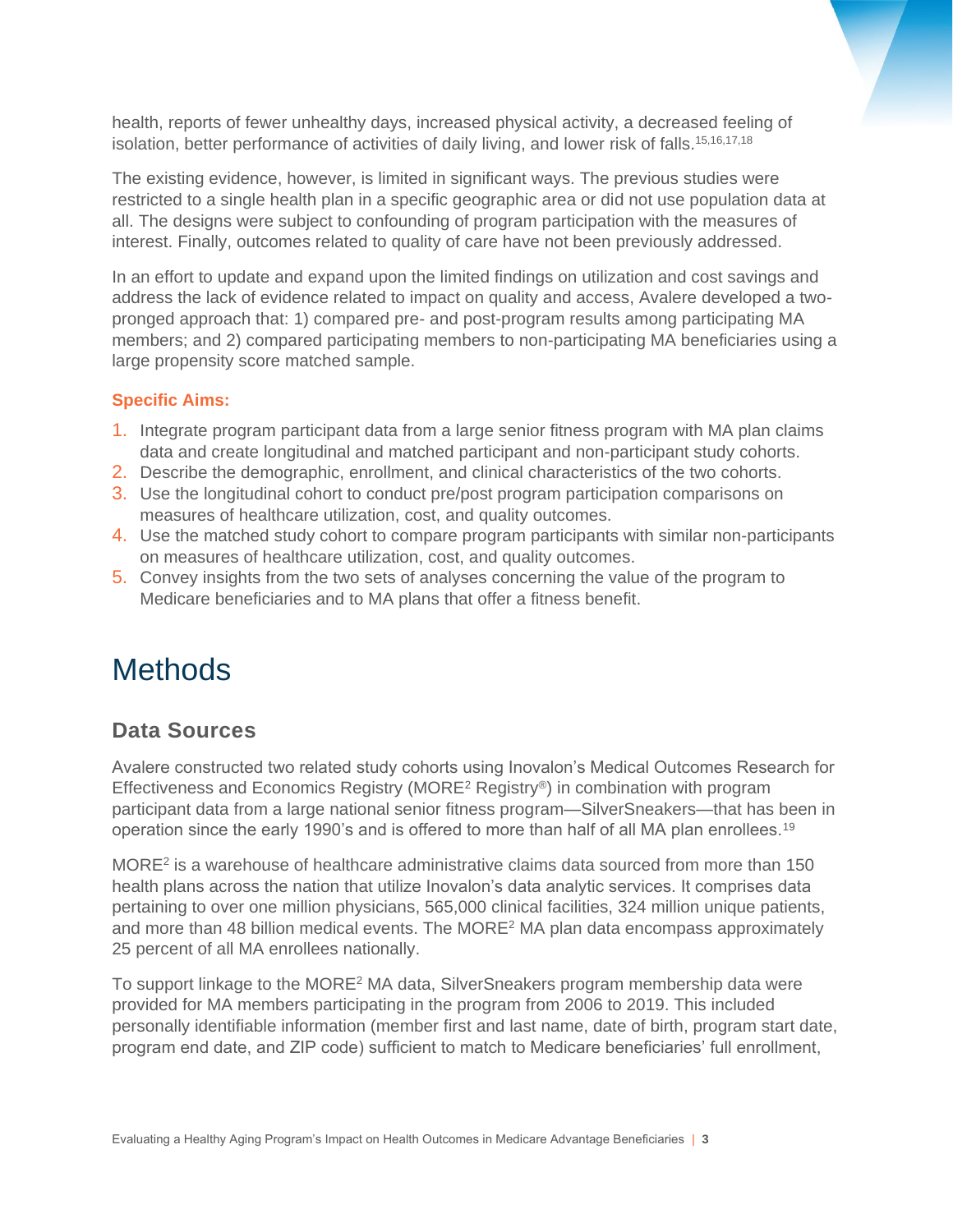diagnosis, and care histories from MORE<sup>2</sup>. The data linkage was performed on secure servers and all analytic files were statistically de-identified consistent with best practices for management of Protected Health Information and following HIPAA-compliant processes.<sup>20</sup>

## **Cohort Construction**

The cohort for the pre/post program analysis was constructed by extracting participants'  $MORE<sup>2</sup>$ MA claims data for those members whose first program activity date aligned with available enrollment and claims data in MORE<sup>2</sup>. Participants were required to have continuous enrollment, with both medical and pharmacy coverage, as well as overlapping participation in the fitness program for a minimum of six months before and six months after their first program activity date.

A comparison group of MA members not participating in the program was created as a control cohort using propensity-score matching to ensure comparability with the program participants. Propensity scores were estimated using age, gender, race/ethnicity, participant enrollment year, census region, rural/urban location, Medicare/Medicaid dual-eligibility status, original reason for Medicare entitlement (age, disability/ESRD), and Charlson Comorbidity Index scores.<sup>21</sup> A 1:5 (participant : non-participant) matching strategy was used and post-match comparisons were conducted to confirm the comparability of the two groups on baseline characteristics as well as on the most prevalent chronic conditions and total costs during the 6-month baseline period.

The two complementary study design approaches were selected to limit the likelihood that the observed relationships between program participation and the measures of interest were confounded by differential selection into the program. <sup>22</sup> These methods apply two different lenses to the research questions; consistency in results between the two analyses increases the confidence in the study's overall findings and conclusions.

Each participant's program enrollment date was designated as their index date and their healthcare utilization, costs, and quality outcomes were calculated for the six-month lookback period and the six-month post-index period. Matched non-participants were required to be enrolled during the same year as the matched program participant and their index date was defined as the mid-point of their 12-month continuous enrollment period.

### **Outcome Measures**

Utilization and cost metrics were calculated overall for the cohorts, and stratified by age group, number of chronic conditions, disability/ESRD vs. age 65+, and dual vs. non-dual eligibility.

- **Utilization:** outpatient visits, hospitalizations and length of stay, emergency department (ED) visits, observation stays, and post-acute care services (PAC) (including skilled nursing facility, home health agency, inpatient rehabilitation, and long-term care hospital stays and length of stay/episode).
- **Costs:** total overall (medical + pharmacy), total medical, total pharmacy, and medical costs by spending category: acute inpatient, outpatient, physician services and tests, emergency department, post-acute care, and durable medical equipment (DME).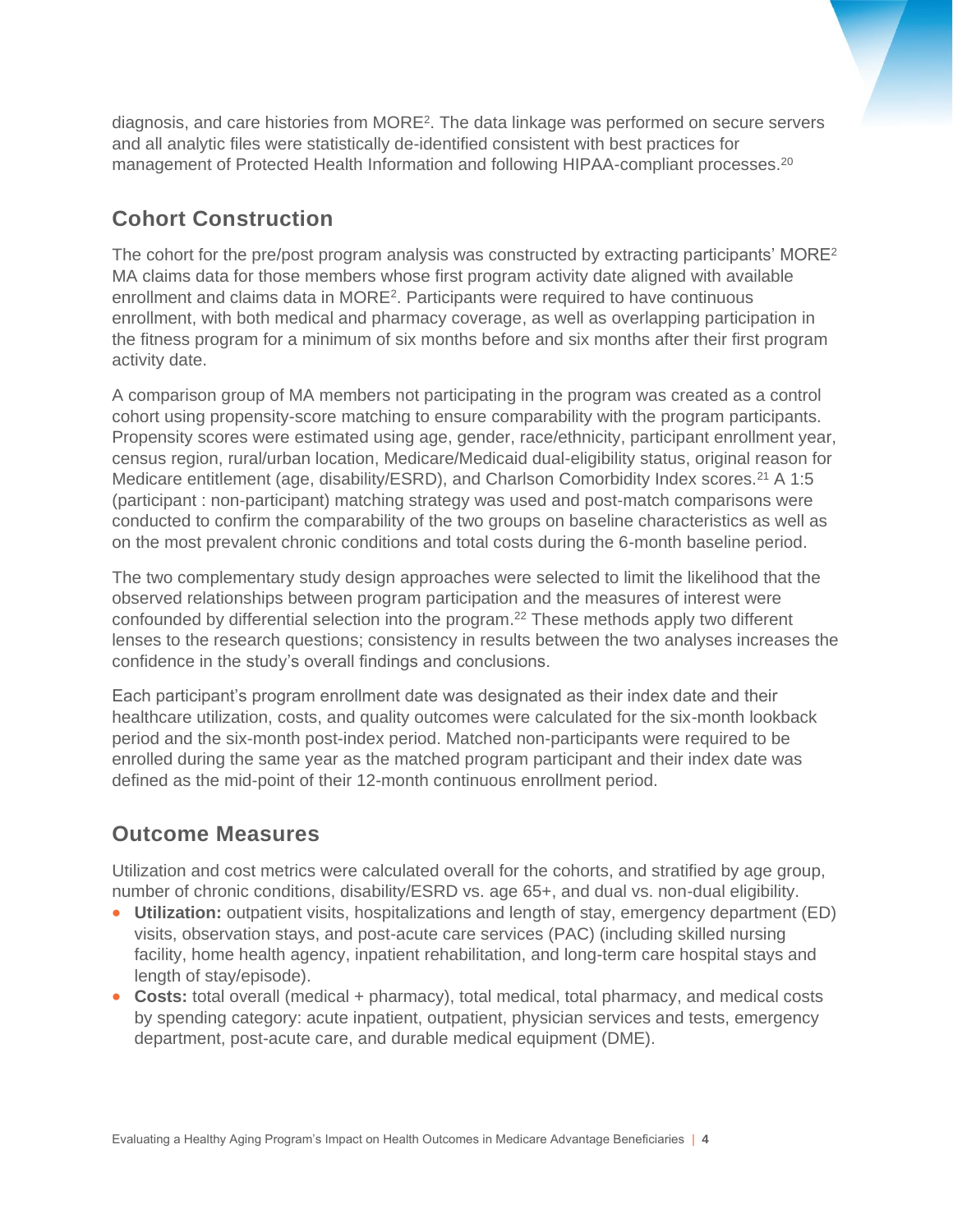- Quality/Access:
	- o 30-day all-cause readmissions
	- o Adherence to hypertension, diabetes, and cholesterol medications
	- o Receipt of screening services for fall prevention, depression, cholesterol, and breast/colon/prostate cancer
	- o Receipt of pneumonia and influenza vaccinations
	- o Diabetes-specific screening: hemoglobin A1c testing and retinal exams
	- o Post-acute care: office visit within 14 days following hospital discharge

### **Analysis Plan**

Rates for visit/stay measures were calculated as events per 100 member-years and means were computed for length-of-stay measures. Costs were annualized and reported as per patient per year (PPPY). Pre/post and participant/control group comparisons were performed using statistical tests appropriate to the within-member and matched-member cohort designs. Adjustments to significance tests were applied to reduce error rates associated with multiple comparisons.

## **Results**

### **Study Cohorts**

The program participant data included 168,821 members with overlapping MA enrollment and claims data in MORE<sup>2</sup> . A subset of 8,627 members had continuous MA plan enrollment with both medical and pharmacy coverage that overlapped their program participation in the six months before and after their first program activity date. After excluding 72 members who did not match to non-participant MA beneficiaries, a total of **8,555 program participants** were included in the final study sample.

The propensity score-matched control cohort included **42,775 non-participant MA members**. Standardized differences between the two cohorts on the variables used for the matching were all less than the conventional cutoff of 0.10%.

### **Demographic and Clinical Characteristics**

Program participants' mean age (standard deviation) was 67.5 (8.5) years, with 63.6% female, 10.8% dual eligible for Medicaid, and 21.0% enrolled in Medicare due to disability/ESRD. The average Charlson Comorbidity Index (CCI) score was 0.8 (1.4). The control group of nonparticipants was highly similar to the participant group in terms of baseline characteristics after matching (mean age 68.1 [8.6], 63.9% female, 10.8% dual eligible, and 21.0% eligible due to disability, and mean CCI score of 0.8 [1.4]).

The matched cohort had similar prevalence of the most frequent chronic conditions at baseline (i.e., one group was not healthier or more chronically ill than the other) (Table 1).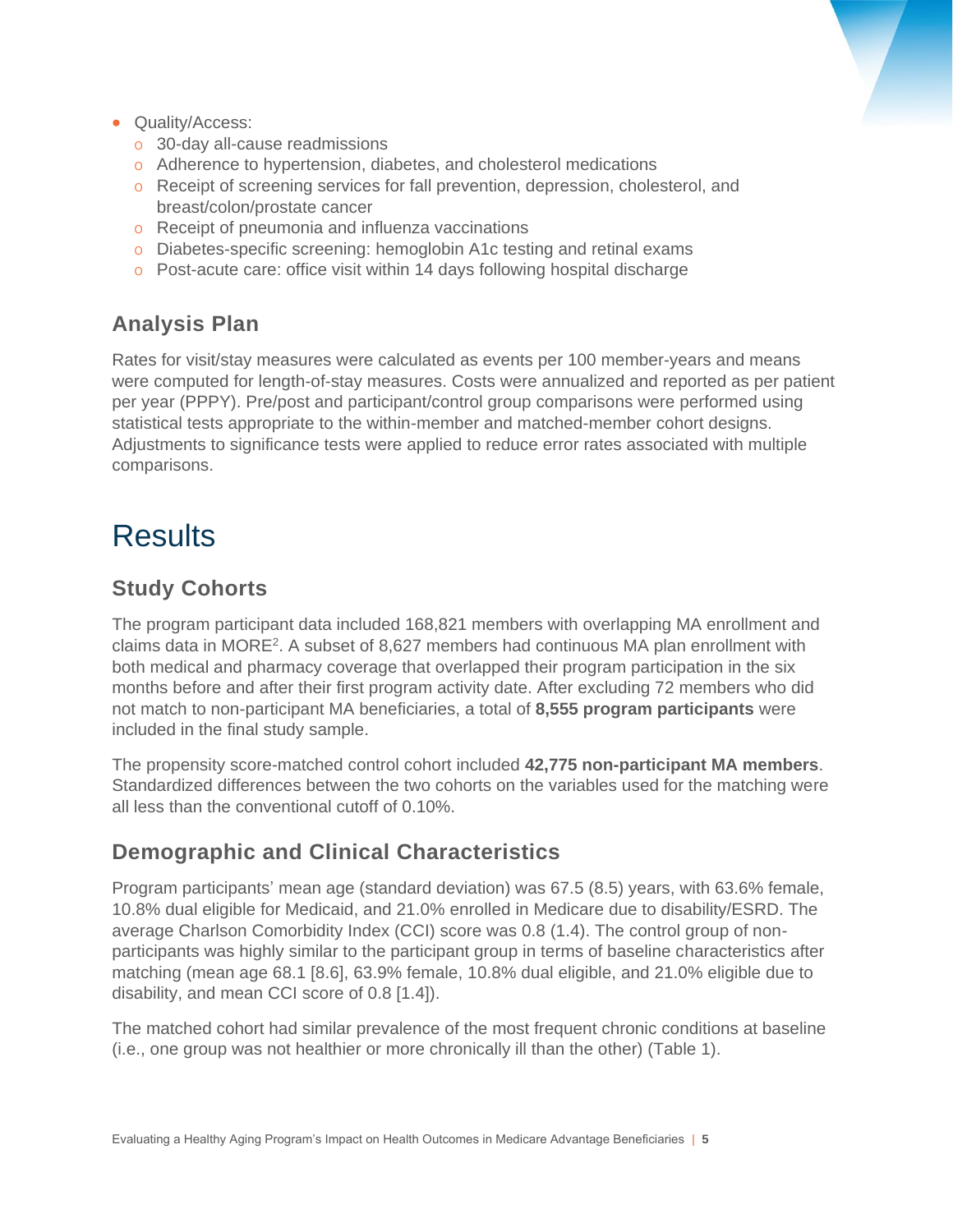#### **Table 1: Prevalence of Chronic Conditions Among Program Participants and Non-Participants**

|                                            | Program<br><b>Participants</b> | <b>MA Non-</b><br><b>Participants</b> |
|--------------------------------------------|--------------------------------|---------------------------------------|
| N                                          | 8,555                          | 42,775                                |
| Hypertension                               | 41.4%                          | 41.1%                                 |
| Hyperlipidemia                             | 39.0%                          | 36.5%                                 |
| <b>Rheumatoid Arthritis/Osteoarthritis</b> | 20.0%                          | 16.0%                                 |
| Cataract                                   | 16.1%                          | 13.5%                                 |
| <b>Diabetes</b>                            | 14.6%                          | 16.4%                                 |
| Hypothyroidism                             | 12.3%                          | 10.4%                                 |
| Depression                                 | 11.6%                          | 9.2%                                  |

### **Healthcare Resource Utilization**

Fitness program participants experienced lower healthcare utilization after joining the program. The rate of hospitalizations decreased a significant 21.3% (p=0.0006; Figure 1). Rates of ED visits and observation stays remained comparable.

Program participants also experienced lower healthcare utilization compared with the matched control group of MA beneficiaries. Program participants had 7.3 fewer hospitalizations (p<0.0001) and 7.6 fewer ED visits (p<0.0001) than comparable non-participants (Figure 1); participants also had shorter inpatient lengths-of-stay (4.4 vs. 5.8 days, p<0.0001; not shown). The difference in number of observation stays was not significant.



**Figure 1. Healthcare Resource Utilization Pre/Post Program Initiation and Program Participants vs. Non-Participants Per 100 Patient Years**

\*Pre/Post difference is statistically significant

† Participant/Non-Participant difference is statistically significant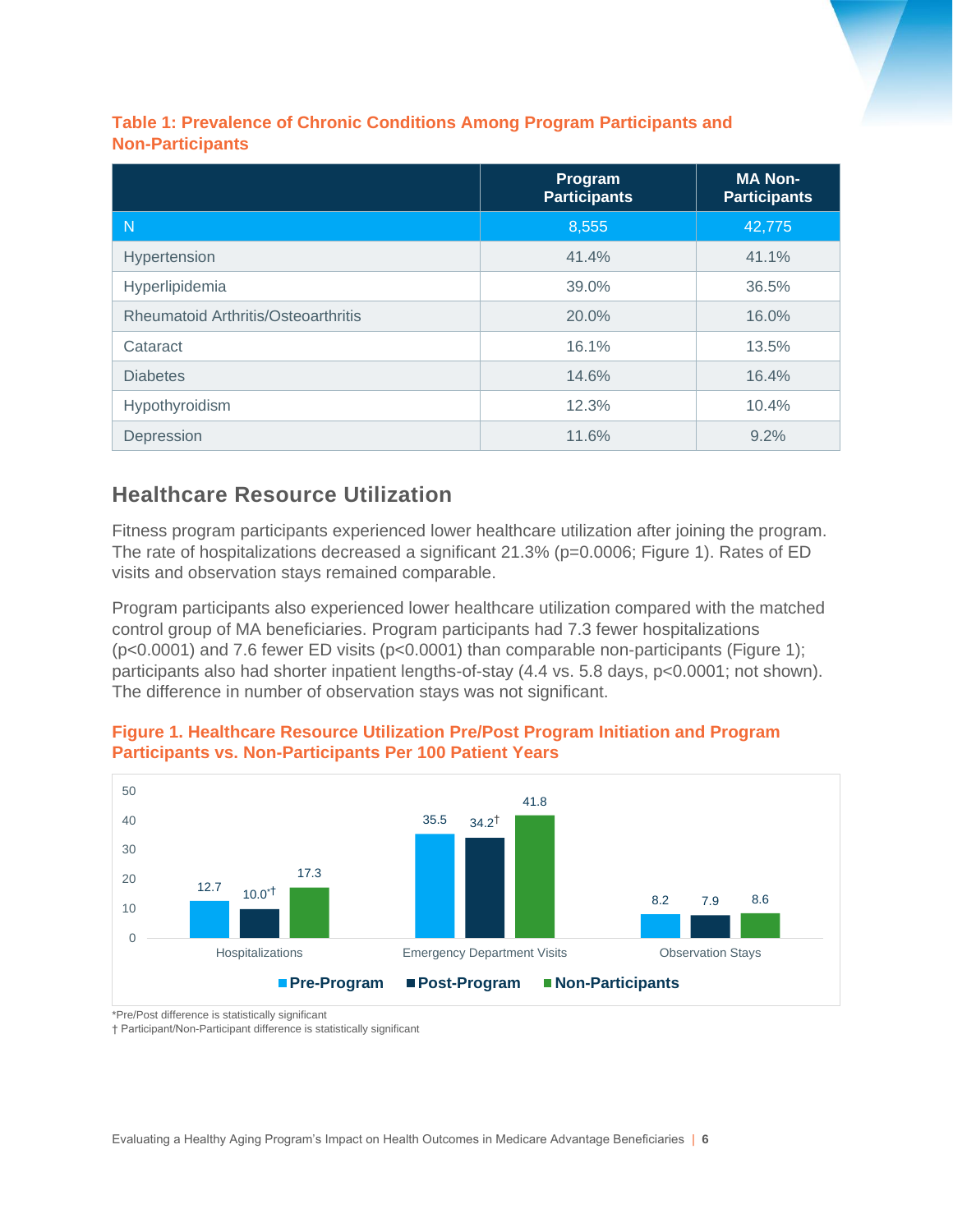## **Healthcare Expenditures**

Fitness program participants experienced a significant decline in PPPY costs following initiation in the program. Total costs declined by 16.3% (\$871, p=0.0003) and medical costs declined by 18.4% (\$631, p=0.0005). Pharmacy costs also declined but the difference was not statistically significant (p=0.1165; Figure 2).

Participants also had 15.9% lower total costs (\$841, p<0.0001) and 25.7% lower medical costs (\$968, p<0.0001) over the same time-period compared to the matched cohort of nonparticipants (Figure 2). There was no significant difference in pharmacy costs incurred by the intervention and control groups (p=0.3266).

#### **Figure 2. Average Healthcare Expenditures Pre/Post Program Initiation and Program Participants vs. Non-Participants Per Patient Per Year**



\*Pre/Post difference is statistically significant

† Participant/Non-Participant difference is statistically significant

## Medical Costs by Member Characteristics

## **Age Group**

Costs were consistently lower after the start of program involvement and lower compared to non-participants (Figure 3). A key finding was that the greatest cost savings were observed in those age 80 and older, whose annual costs declined by 49% after joining the program (p=0.0046) and whose costs were 58% (\$3,101) lower compared to matched non-participants during the same time period (p<0.0001). The lower costs were primarily attributed to lower inpatient costs. There was also a significant reduction in costs among program participants age 65-79 of 18.7% (\$560, p=0.0048), and costs were 24% (\$771, p<0.0001) lower compared to non-participants age 65-79.

Costs among beneficiaries under age 65 were highest compared to older Medicare beneficiaries across all study cohorts (Figure 3). This group experienced a cost reduction of 12% (\$648) after joining the program, but the decline was not statistically significant (p=0.2131), but costs among program participants compared to non-participants under age 65 were significantly lower by 23.3% (p=0.0038).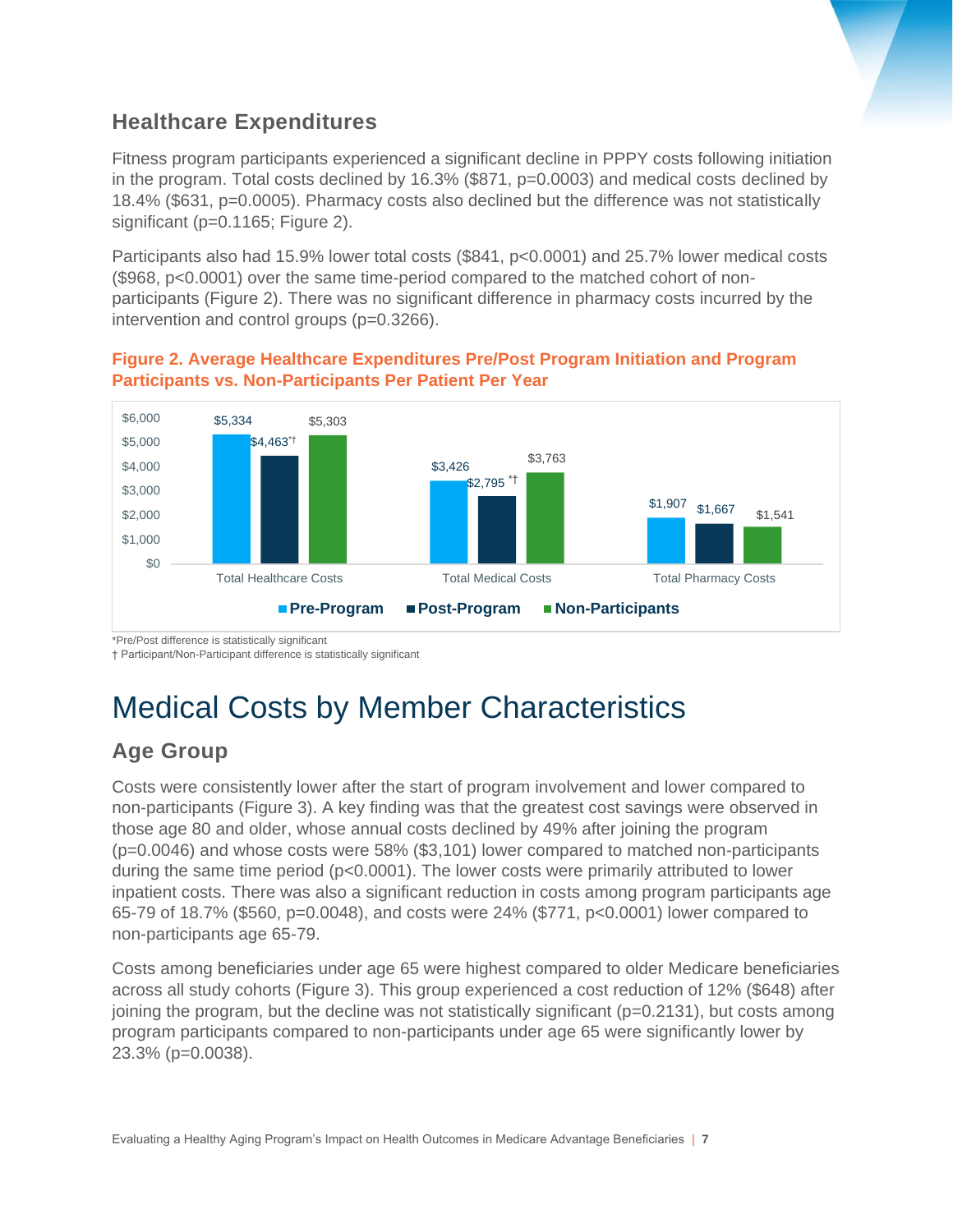

#### **Figure 3. Pre/Post Program Initiation and Program Participants vs. Non-Participants Component Medical Costs by Age Category, Per Patient Per Year**

† Participant/Non-Participant difference is statistically significant

### **Number of Chronic Conditions**

Chronic conditions were identified based on the six-month baseline period. Costs increased with number of chronic conditions per patient. Medical costs for members with 3 or more conditions decreased significantly in the post-program period by 33.6% (\$2329, p<0.0001; Figure 4). Medical costs for participants with no chronic conditions increased by \$564 (p<0.0001) and costs remained stable for patients with 1-2 chronic conditions.

Program participants had lower costs than non-participants regardless of number of chronic conditions, but costs were significantly lower by \$777 (p=0.0003) among participants with 1-2 chronic conditions and \$2228 (p<0.0001) lower among participants with 3 or more chronic conditions (Figure 4). Inpatient costs and ED use were the main drivers of this difference, but costs for post-acute care were also lower among participants, particularly in members with 3 or more chronic conditions. Outpatient costs were higher for participants regardless of the number of conditions.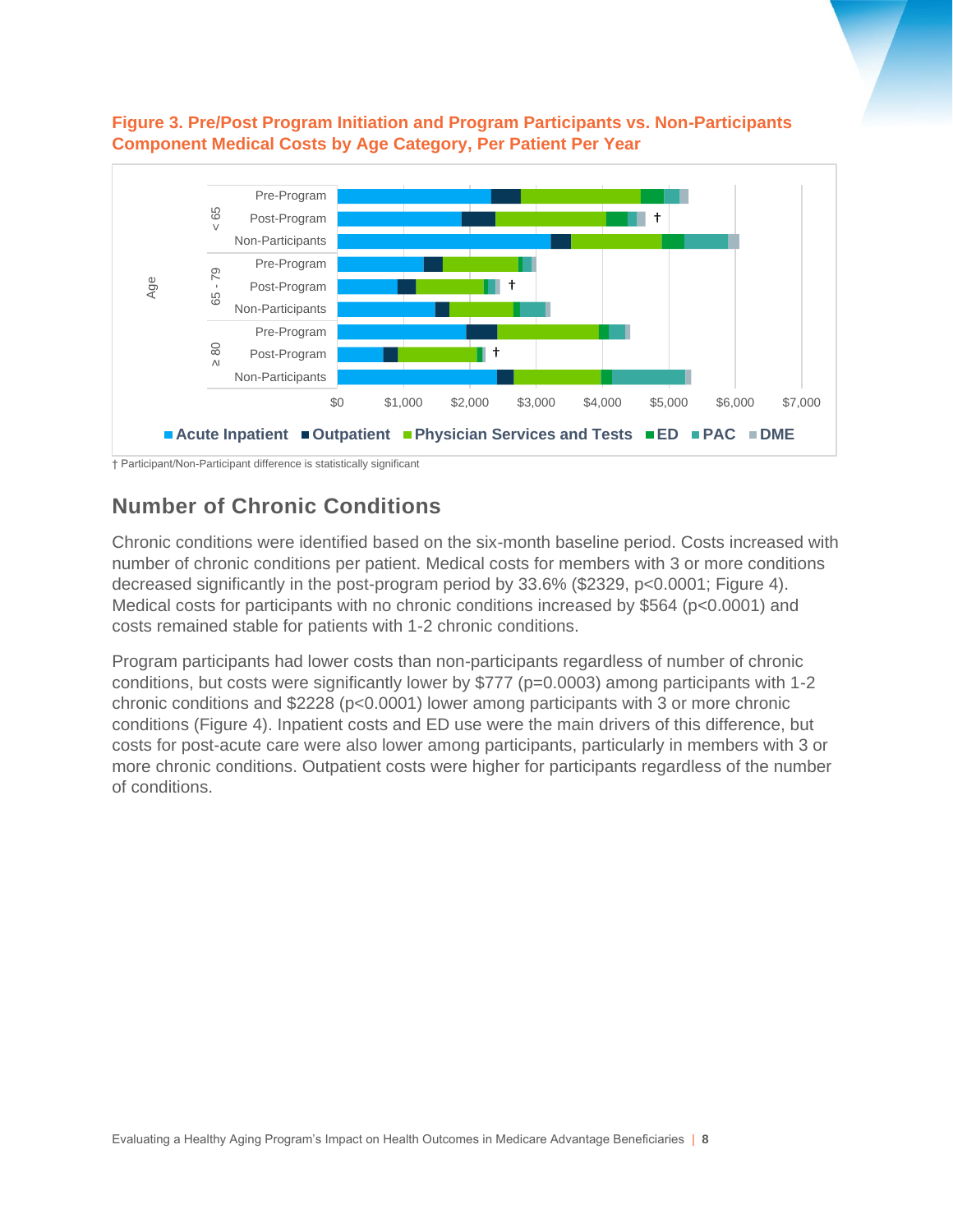#### **Figure 4. Pre/Post-Program Initiation and Program Participants vs. Non-Participants Component Medical Costs by Number of Chronic Conditions, Per Patient Per Year**



Note: The chronic condition categories were based on the Centers for Medicare and Medicaid (CMS) Chronic Conditions Warehouse (CCW) † Participant/Non-Participant difference is statistically significant

## **Disability Status**

Medical costs were highest among members eligible for Medicare due to disability/ESRD status rather than reaching age 65 across all cohorts (Figure 5). Total costs among those with disability declined only slightly (p=0.5601) post-program initiation, but a significant cost reduction of \$646 was observed in the post-program period among members age 65+  $(p<0.0001)$ .

Total medical costs were \$1457 lower among disabled program participants (p=0.0109) and \$816 lower among age 65+ participants (p<0.0001) compared to similar non-participants (Figure 5). Regardless of eligibility, costs were lower for program participants for inpatient and PAC stays and higher for outpatient visits and physician services and tests.



#### **Figure 5. Pre/Post Program Initiation and Program Participants vs. Non-Participants Component Medical Costs by Medicare Eligibility, Per Patient Per Year**

† Participant/Non-Participant difference is statistically significant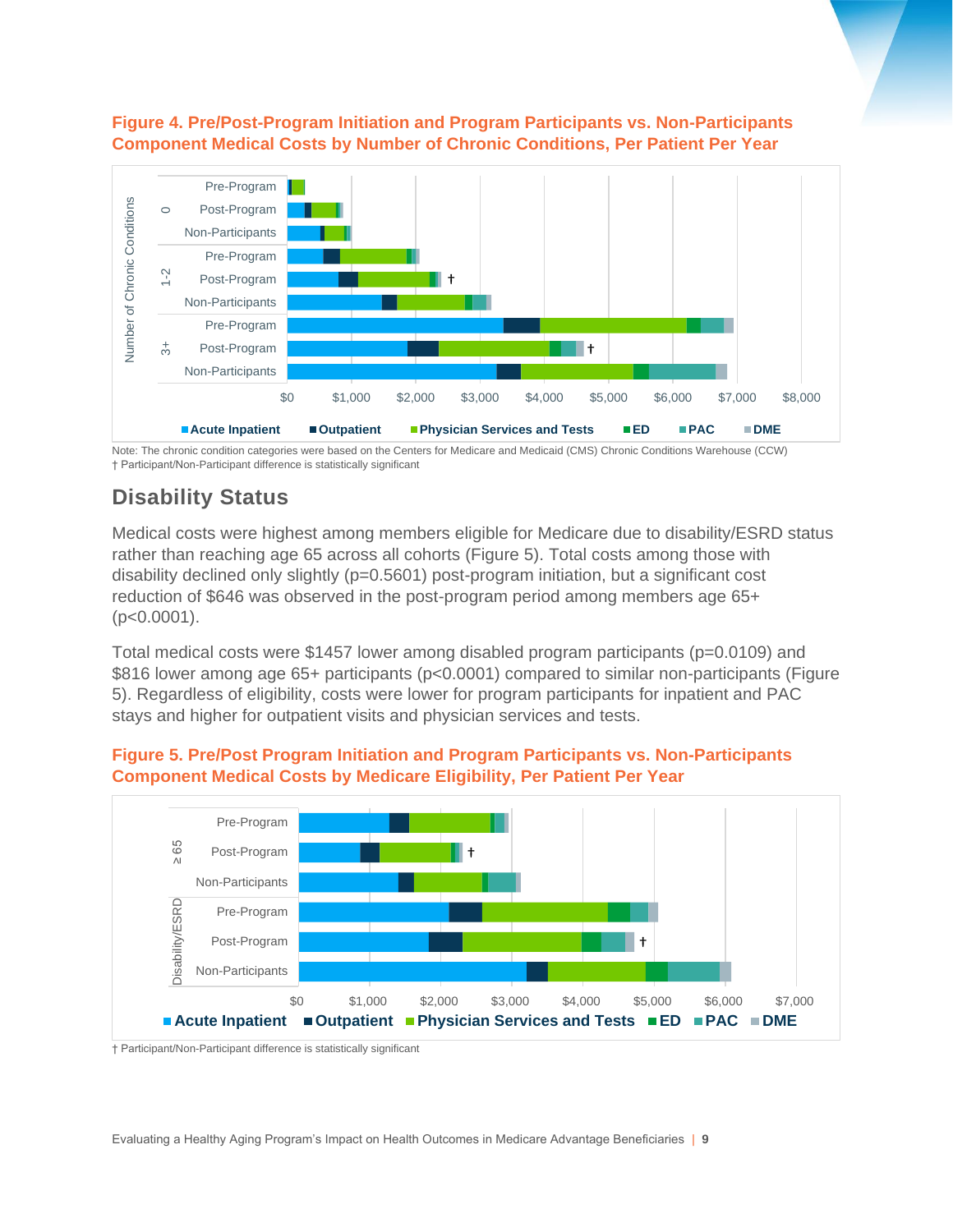

## **Dual Eligible Status**

MA plan members dually eligible for Medicaid, an indication of low income, incurred higher medical costs than non-dual members in both the pre- and post-program periods and their costs increased slightly after joining the program (p=0.4300; Figure 6). A 22% decrease in costs was observed for non-dual eligible members (p<0.0001), driven primarily by lower inpatient and physician services costs.

Medical costs were lower among program participants compared with non-participants for both dual and non-dual members. Costs for duals were not significantly different (p=0.0579; Figure 6), but costs for non-dual participants were significantly lower compared to similar nonparticipants by 23.8% (\$793, p<0.0001). This reflected lower inpatient, emergency department, and post-acute care costs, but higher outpatient and physician services costs.





† Participant/Non-Participant difference is statistically significant

## Quality Measures

## **All-Cause 30-Day Hospital Readmissions**

Readmission within 30 days of discharge is often avoidable and can lead to adverse patient outcomes, increased mortality, and higher costs. Readmissions are triple weighted in the MA Five-Star Rating System, highlighting the importance of this measure. Readmission rates did not change significantly for program participants after joining (Figure 7), but both rates were consistent with a 5-Star rating on the measure using the Centers for Medicare and Medicaid Services (CMS) Medicare Advantage Prescription Drug (MAPD) plan 2019 cut points.

Readmission rates were significantly lower among program participants than in the comparison group during the same timeframe ( $p=0.0015$ ; Figure 7). The 9.1% rate among non-participants represents a 3-Star rating compared to 5 Stars for participants (4.7%).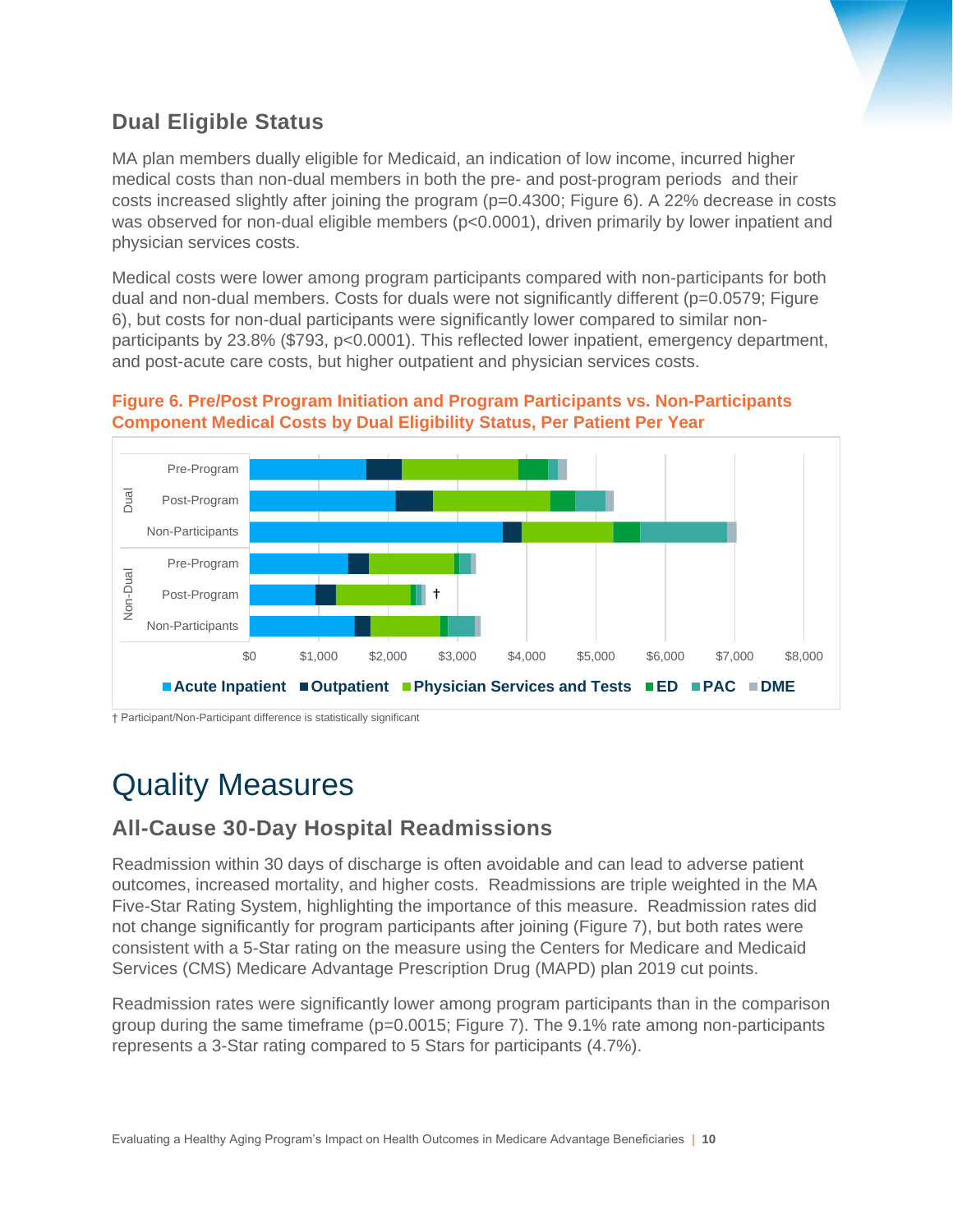

#### **Figure 7. Pre/Post Program Participants and Participants vs. Non-Participants Performance on Plan All-Cause 30-day Readmissions Quality Measure**

MAPD cut points 2019. 30-Day All Cause Readmissions measure: 5\* ≤5%; 4\* >5% - ≤8%, 3\* >8% - ≤10%

### **Medication Adherence**

Adherence to prescribed medications has been shown to improve health outcomes and lower healthcare costs. CMS includes three measures of adherence (hypertension, diabetes, and cholesterol) in the MA Plan Five-Star Rating System and these measures receive triple weight in calculating overall plan ratings. Adherence measures assess the percentage of patients covered by prescription claims for at least 80% of the measurement period, the level above which the medication has a reasonable likelihood of achieving the most benefit based on clinical evidence.

Members' adherence to their hypertension medications increased significantly after joining the program, increasing the rating from 4 to 5 Stars based on 2019 CMS cut points (Figure 8). Adherence to diabetes and cholesterol medications was unchanged.

Program participants had better adherence to hypertension and cholesterol medications compared to non-participants (Figure 9). For hypertension, this represents the difference between a 3-Star and 5-Star rating and for cholesterol a 3-Star and 4-Star rating. Adherence to diabetes medications met the 4-Star threshold for both groups.



#### **Figure 8. Pre/Post Program Participants Performance on Medication Adherence Quality Measures**

MAPD cut points 2019. Hypertension: 5\* ≥88%; 4\* ≥86% - <88%, 3\* ≥83% - <86; Diabetes: 5\* ≥85%; 4\* ≥81% - <85%, 3\* ≥78% - <81%; Cholesterol: 5\* ≥87%; 4\* ≥83% - <87%, 3\* ≥77% - <83%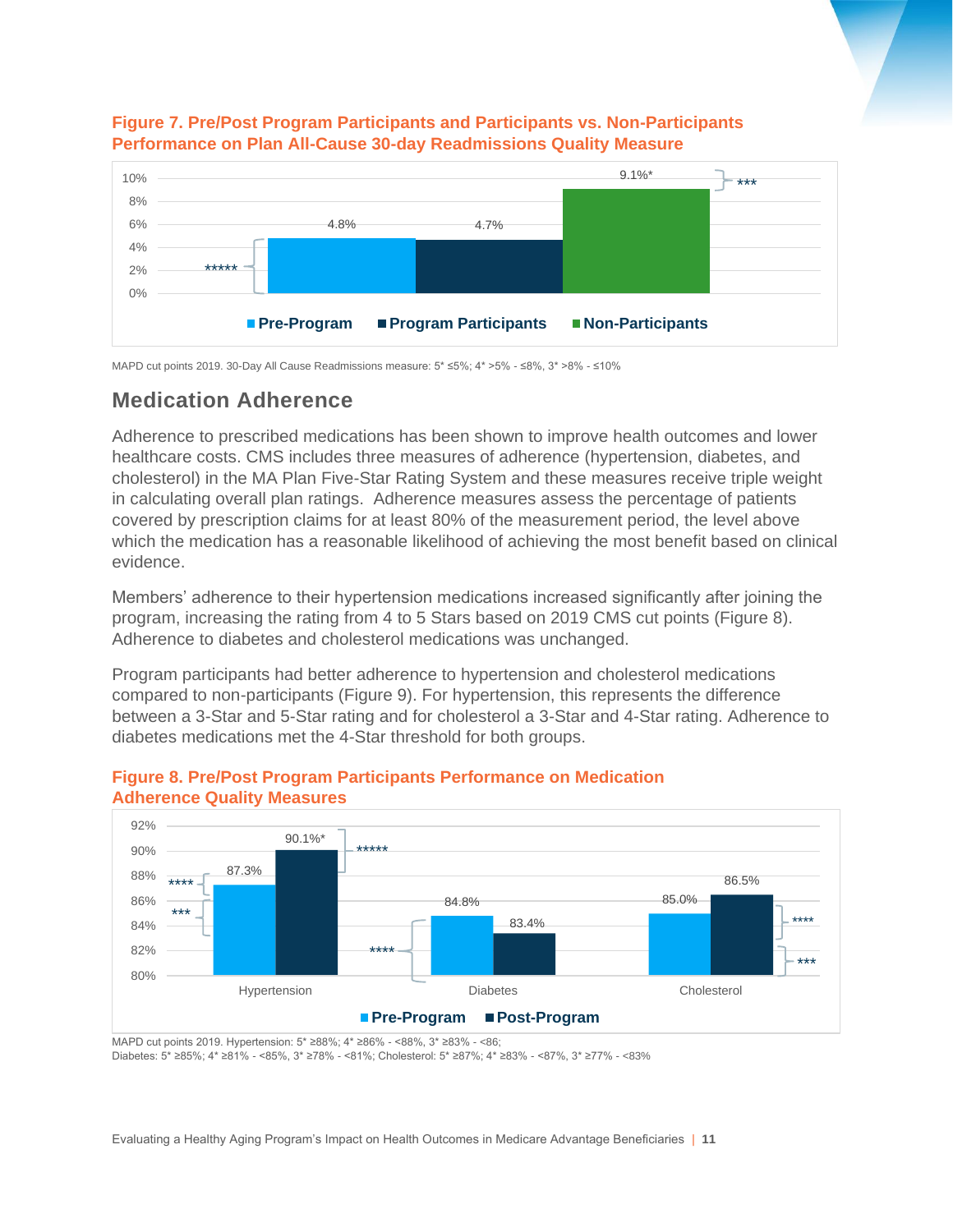

#### **Figure 9. Program Participants and MA Non-Participants Performance on Medication Adherence Quality Measures**

MAPD cut points 2019. Hypertension: 5\* ≥88%; 4\* ≥86% - <88%, 3\* ≥83% - <86; Diabetes: 5\* ≥85%; 4\* ≥81% - <85%, 3\* ≥78% - <81%; Cholesterol: 5\* ≥87%; 4\* ≥83% - <87%, 3\* ≥77% - <83%

### **Access to Care - Preventive Screenings and Vaccinations**

Preventive screenings are an important aspect of coordinated care and can lead to better outcomes, more efficient healthcare utilization, and lower cost of care for vulnerable Medicare beneficiaries. For example, mammograms are the best method to detect breast cancer early<sup>30</sup> which can lead to a greater range of treatment options and reduce the risk of dying by 20%.<sup>31</sup> After joining the fitness program, members were more likely to receive breast cancer screening (71.5% to 77.7%, p<.0001; Figure 10). The breast cancer screening rate of 78% represents a rating improvement from 3 to 4 Stars based on 2019 cut points.

Program participants were also more likely to receive colonoscopy screening after joining the program (16.0% to 21.1%, p<0.0001). Moreover, participants were more likely to receive preventive screenings than non-participants, including colonoscopy (21.1% vs. 16.4%; p<0.0001), breast cancer (77.7% vs. 66.5%; p<0.0001), prostate cancer (25.3% vs. 20.9%; p=0.0217), depression (92.8% vs. 85.6%; p=0.0120), and cholesterol screening (53.1% vs. 49.7%; p=0.0258; Figure 11). (Note that, of these measures, only breast cancer screening is included in the CMS Five-Star Rating System for MA plans.)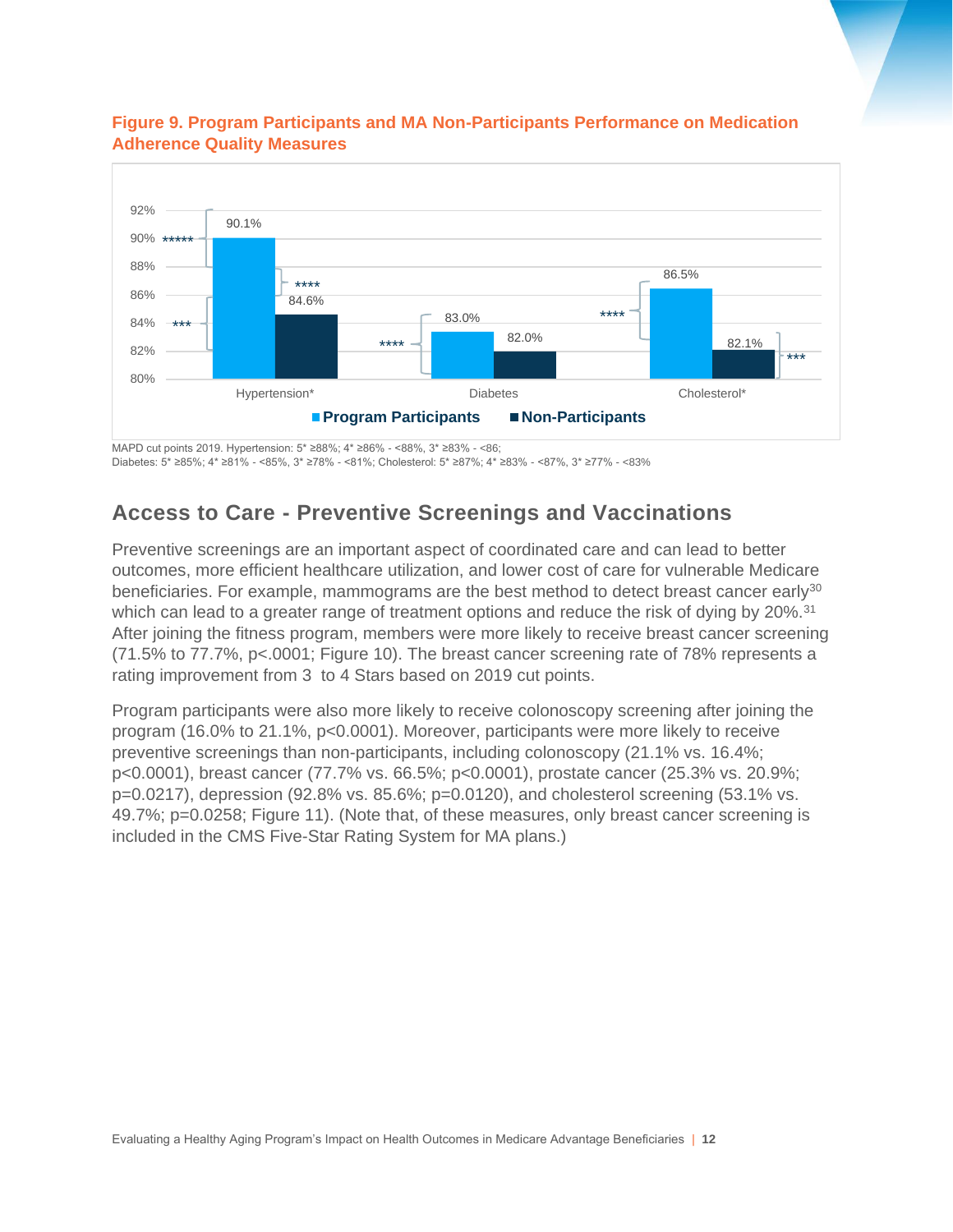#### **Figure 10. Pre/Post Program Participants Performance on Vaccination and Preventive Screening Quality Measures**



MAPD cut points 2019. Breast Cancer Screening: 5\* ≥82%; 4\* ≥76% - <82%, 3\* ≥68% - <76%; differences in colonoscopy screening rates were significant but are not included in the MA Five-Star Rating System.

#### **Figure 11. Program Participants vs. Non-Participants Performance on Vaccination and Preventive Screening Quality Measures**



MAPD cut points 2019. Breast Cancer Screening: 5\* ≥82%; 4\* ≥76% - <82%, 3\* ≥68% - <76%; colonoscopy, depression, prostate, and cholesterol screening rates were significantly different but are not included in the MA FiveStar Rating System.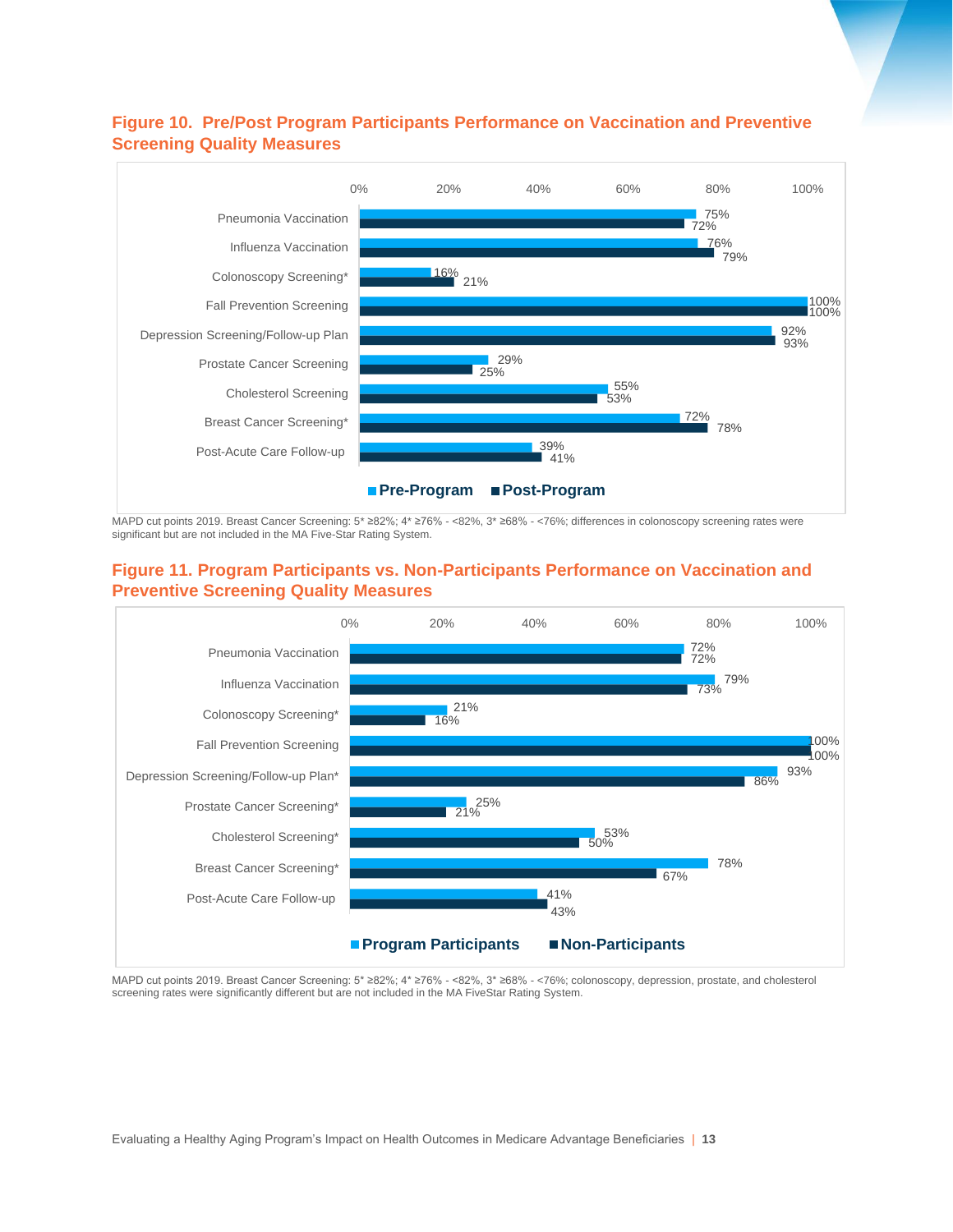### **Access to Care – Evidence-Based Screening in Members with Diabetes**

Two quality measures evaluating key elements of recommended health screening among patients with diabetes were evaluated: hemoglobin A1c testing and eye (retinal) exams. The percentage of members receiving an HbA1c test increased significantly in the post-program period (92.0% to 95.0%, p=0.0176), but met the 5-Star threshold in both periods (Figure 12). Despite improved performance on the eye exam measure (46.0% to 54.2%, p=0.0011), the percentage of patients receiving screening for diabetic retinal disease in the six-month observation period was quite low, falling far short of the 3-Star threshold of 64%.

On both measures, the level of diabetes-related screening was significantly higher in program participants compared with non-participants; 95.0% of participants received HbA1c testing compared to 91.2% of non-participants (p<0.0001) and 54.2% of participants had a retinal exam compared to 47.7% of non-participants (p=0.0007; Figure 12).



#### **Figure 12. Pre/Post Program Participants and Non-Participants Performance on Care for Diabetics Quality Measures**

MAPD cut points 2019. Diabetes Care Eye Exam: 5\*≥78%, 4\* ≥73% to <78%, 3\* ≥69% to <73%. HbA1c testing is no longer a Five-Star measure.

## Conclusions and Discussion

Avalere's dual-design study, pre/post and matched-control, yielded consistent results regarding healthcare utilization, cost, and quality outcomes among program participants after the start of their involvement in the program and compared to matched non-participants. The results, based on a large national sample of members in multiple MA plans, strengthened findings of previously published studies and added to the evidence by evaluating key quality measure outcomes.

The key findings show that Medicare beneficiaries who participated in the SilverSneakers senior fitness program had lower healthcare utilization, particularly inpatient hospitalizations and emergency department visits, after joining the program and compared to a propensity matched group of non-participants. Program participants also incurred lower total medical costs, driven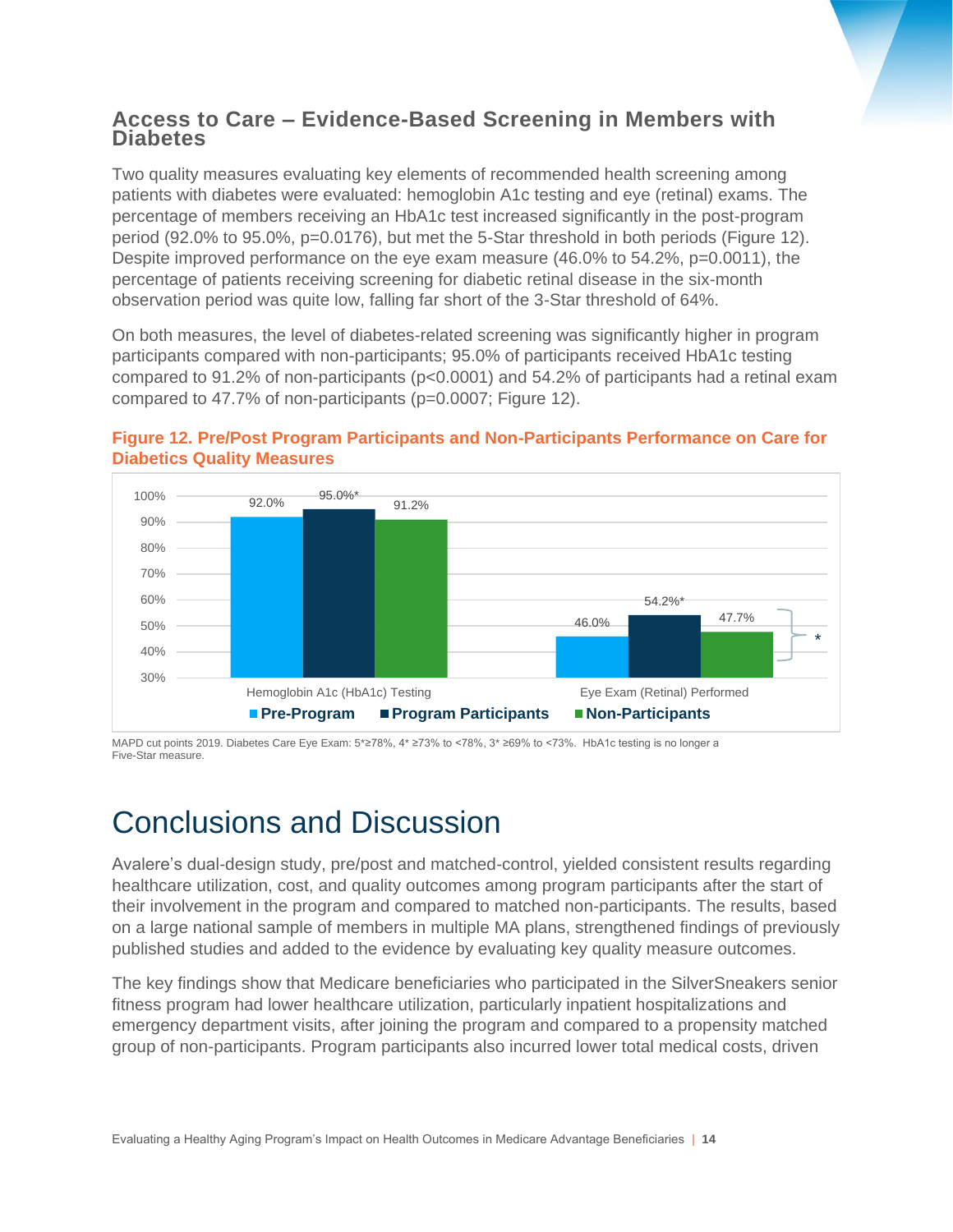mainly by lower spending on inpatient hospitalizations, but also lower use of post-acute care such skilled nursing facility stays, home health, and inpatient rehabilitation. Program participation was also associated with higher expenditures on outpatient visits and physician services and tests, but the higher spending in these areas did not offset the overall lower costs.

Cost savings stratified by key member characteristics revealed several results that may be counterintuitive to some: the largest cost savings were among fitness program members age 80+ (not among younger, healthier Medicare beneficiaries), among those with 3 or more chronic conditions (versus those with 1 or 2 conditions), and members enrolled in Medicare due to disability (versus those who joined Medicare at age 65).

Program participants had better performance on key measures of quality, including greater adherence to hypertension and cholesterol medications both after joining the program and compared to similar non-participants; lower rates of 30-day all-cause hospital readmissions compared to non-participants; and higher rates of vaccination and disease screening. Several of these results were associated with higher ratings on triple weighted measures included in the Centers for Medicare and Medicaid Services (CMS) Medicare Advantage Plan Five-Star Rating system.

Results from the pre/post and the matched-cohort analyses were largely consistent, suggesting that the study's findings reflect real-word improvement. This study's findings are also consistent with previous analyses of senior fitness programs that found decreased healthcare utilization and costs. Importantly, this study expands the evidence base by using a large national sample of program participants linked to their complete medical and pharmacy claims for a full 12months and increases external validity by including a diverse set of MA plans. This study also added new evidence related to important measures of quality and access, and examined differences by age group, chronic disease burden, and disability status.

In general, the findings from the matched-control analyses were stronger – in terms of the number of measures with better performance and/or the strength of the relationships – than those from the pre/post analysis. Due to limitations inherent in using claims data, which are created primarily for billing purposes, it is possible that the matched-cohort design may not be controlling completely for self-selection of members who join the fitness program. However, given the magnitude of significant differences in the metrics evaluated and the rigor of the propensity score matching approach (including the large number of member characteristics used in the matching process and the strong balance achieved between groups) the results clearly indicate a strong positive impact of the program on member outcomes. Indeed, it is possible that factors that might have attenuated the results in this study may, if addressed in future designs, reveal even stronger evidence in favor of the program.

Potential future design features might include extending the length of the observation period (some prior studies found bigger cost savings in the second year of participation), including social determinants of health factors to evaluate access and health equity among participants versus non-participants, and factoring in intensity of participation (i.e., number of fitness program visits or encounters) to further characterize the effects of different patterns of program participation on utilization, cost, and outcomes. A longer observation period might reveal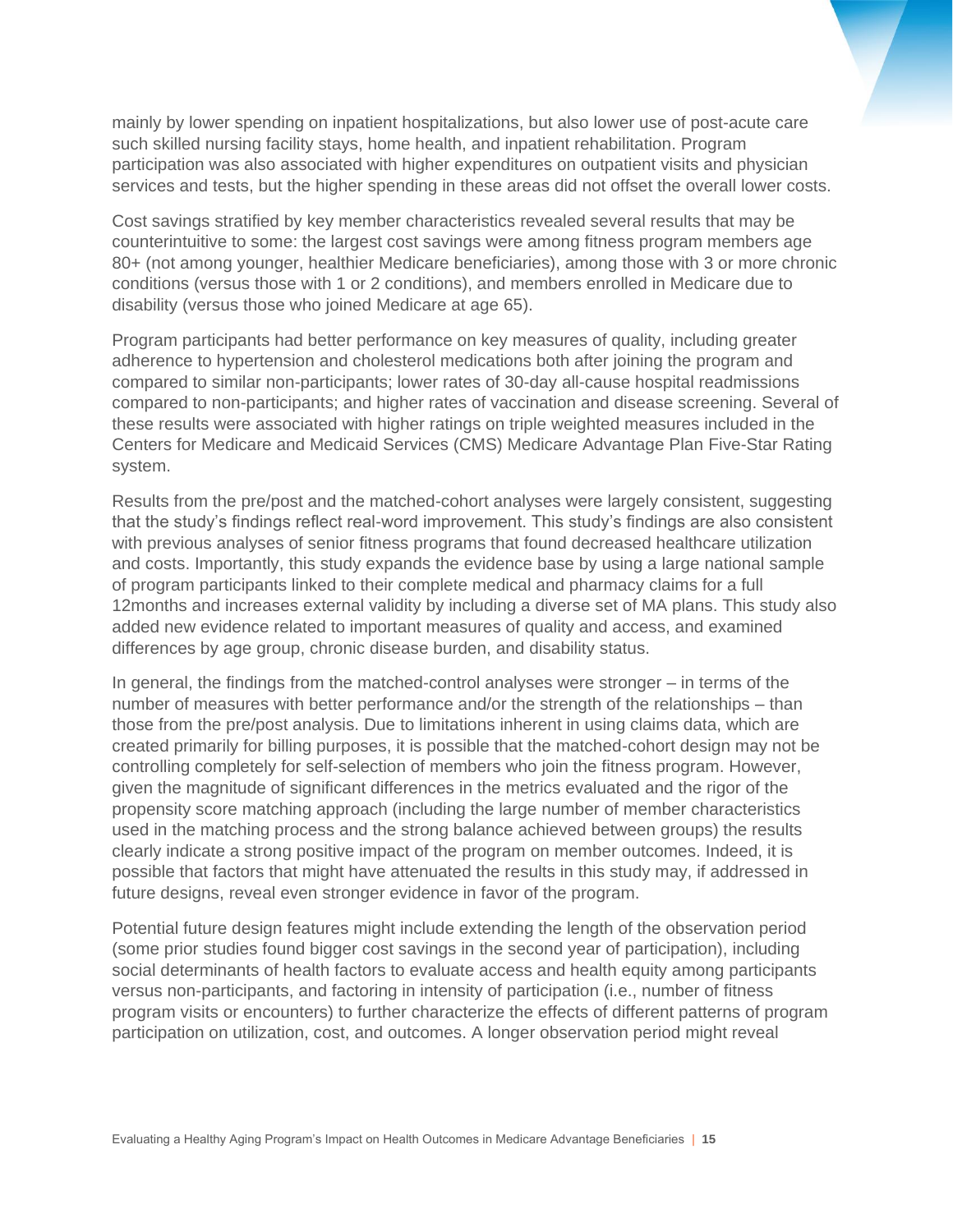stronger results for measures that require an extended observation period, such as receipt of retinal exams in patients with diabetes.

This study's pre/post design and inclusion of quality measures offers insights beyond what has previously been reported about SilverSneakers and similar fitness programs. Moreover, the inclusion of members in multiple MA plans throughout the U.S. indicate that the program's effects are not limited to a specific geographic area or a single health plan.

The results from this study suggest there is value and benefit of the fitness program approach to increasing physical and socialization activity among MA members. Participants were more likely to adhere to the medications they were taking for common chronic diseases and they appeared to utilize more lower-cost ambulatory care and less high-cost hospitalization, emergency department use, and post-acute services.

## References

- 1. A Dozen Facts About Medicare Advantage[. https://www.kff.org/medicare/issue-brief/a-dozen-facts-about-medicare-advantage-in-2020/](https://www.kff.org/medicare/issue-brief/a-dozen-facts-about-medicare-advantage-in-2020/)
- 2. Medicare Advantage: A Pathway to Offer Innovative, Non-Medical benefit[s https://generations.asaging.org/medicare-advantage-path-non](https://generations.asaging.org/medicare-advantage-path-non-medical-benefits)medical-benefits
- 3. Bethancourt HJ, Rosenberg DE, Beatty T, Arterburn DE. Barriers to and facilitators of physical activity program use among older adults. Clin Med Res. 2014;12(1-2):10-20. doi:10.3121/cmr.2013.1171
- 4. DiPietro L. Physical activity in aging: changes in patterns and their relationship to health and function. J Gerontol A Biol Sci Med Sci. 2001;56 Spec No 2:13-22. doi:10.1093/gerona/56.suppl\_2.13
- 5. Wagner EH, LaCroix AZ, Buchner DM, Larson EB. Effects of physical activity on health status in older adults. I: Observational studies. Annu Rev Public Health. 1992;13:451-468. doi:10.1146/annurev.pu.13.050192.002315
- 6. Thomas PA. Trajectories of social engagement and mortality in late life. J Aging Health. 2012;24(4):547-568. doi:10.1177/0898264311432310
- 7. Nied RJ, Franklin B. Promoting and prescribing exercise for the elderly. Am Fam Physician. 2002;65(3):419-426.
- 8. Aging in Place, Guide to the SilverSneakers Program, Updated August 2021. https://aginginplace.org/guide-to-the-silversneakers-program/
- 9. National Academies of Sciences, Engineering, and Medicine 2020. Social Isolation and Loneliness in Older Adults: Opportunities for the Health Care System. Washington, DC: The National Academies Press. https://doi.org/10.17226/2566
- 10. Nguyen HQ, Ackermann RT, Maciejewski M, Berke E, Patrick M, Williams B, LoGerfo JP. Managed-Medicare health club benefit and reduced health care costs among older adults. Prev Chronic Dis. 2008 Jan;5(1):A14. Epub 2007 Dec 15. PMID: 18082003; PMCID: PMC2248797.
- 11. Nguyen HQ, Maciejewski ML, Gao S, Lin E, Williams B, Logerfo JP. Health care use and costs associated with use of a health club membership benefit in older adults with diabetes. Diabetes Care. 2008;31(8):1562-1567. doi:10.2337/dc08-0624
- 12. Crossman, A. (2018) Healthcare Cost Savings over a One-year Period for program Group Exercise Participants. Health Behavior and Policy Review, Volume 5, Number 1
- 13. Ackermann RT, Williams B, Nguyen HQ, Berke EM, Maciejewski ML, LoGerfo JP. Healthcare cost differences with participation in a community-based group physical activity benefit for medicare managed care health plan members. J Am Geriatr Soc. 2008;56(8):1459- 1465. doi:10.1111/j.1532-5415.2008.01804.
- 14. Ackermann RT, Cheadle A, Sandhu N, Madsen L, Wagner EH, LoGerfo JP. Community exercise program use and changes in healthcare costs for older adults. Am J Prev Med. 2003;25(3):232-237. doi:10.1016/s0749-3797(03)00196-x
- 15. Brady S, D'Ambrosio LA, Felts A, Rula EY, Kell KP, Coughlin JF. Reducing Isolation and Loneliness Through Membership in a Fitness Program for Older Adults: Implications for Health. J Appl Gerontol. 2020 Mar;39(3):301-310. doi: 10.1177/0733464818807820. Epub 2018 Nov 4. PMID: 30392420; PMCID: PMC7005930.
- 16. Hamar B, Coberley CR, Pope JE, Rula EY. Impact of a senior fitness program on measures of physical and emotional health and functioning. Popul Health Manag. 2013;16(6):364-372. doi:10.1089/pop.2012.0111
- 17. Kell KP, Rula EY. Increasing exercise frequency is associated with health and quality-of-life benefits for older adults. Qual Life Res. 2019 Dec;28(12):3267-3272. doi: 10.1007/s11136-019-02264-z. Epub 2019 Aug 13. PMID: 31410639; PMCID: PMC6863940.
- 18. Greenwood-Hickman MA, Rosenberg DE, Phelan EA, Fitzpatrick AL. Participation in Older Adult Physical Activity Programs and Risk for Falls Requiring Medical Care, Washington State, 2005–2011. Prev Chronic Dis 2015;12:140574. DOI: http://dx.doi.org/10.5888/pcd12.140574
- 19. SilverSneakers senior fitness program participant data from 2006-2019 provided by Tivity Health.
- 20. Periodic Review Status for Inovalon's Medical Outcomes Research for Effectiveness and Economics Registry (MORE2 Registry®), Letter of Determination, Daniel C. Barth-Jones, M.P.H., Ph.D., President, dEpid/dt Consulting, Inc. and Assistant Professor of Clinical Epidemiology, Mailman School of Public Health, Columbia University, October 27, 2017.
- 21. The Deyo et al. adaption for claims data was used. See Deyo RA, Cherkin DC, Ciol MA. Adapting a clinical comorbidity index for use with ICD-9-CM administrative databases. J Clin Epidemiol 1992;45:613–19. 10.1016/0895-4356(92)90133-8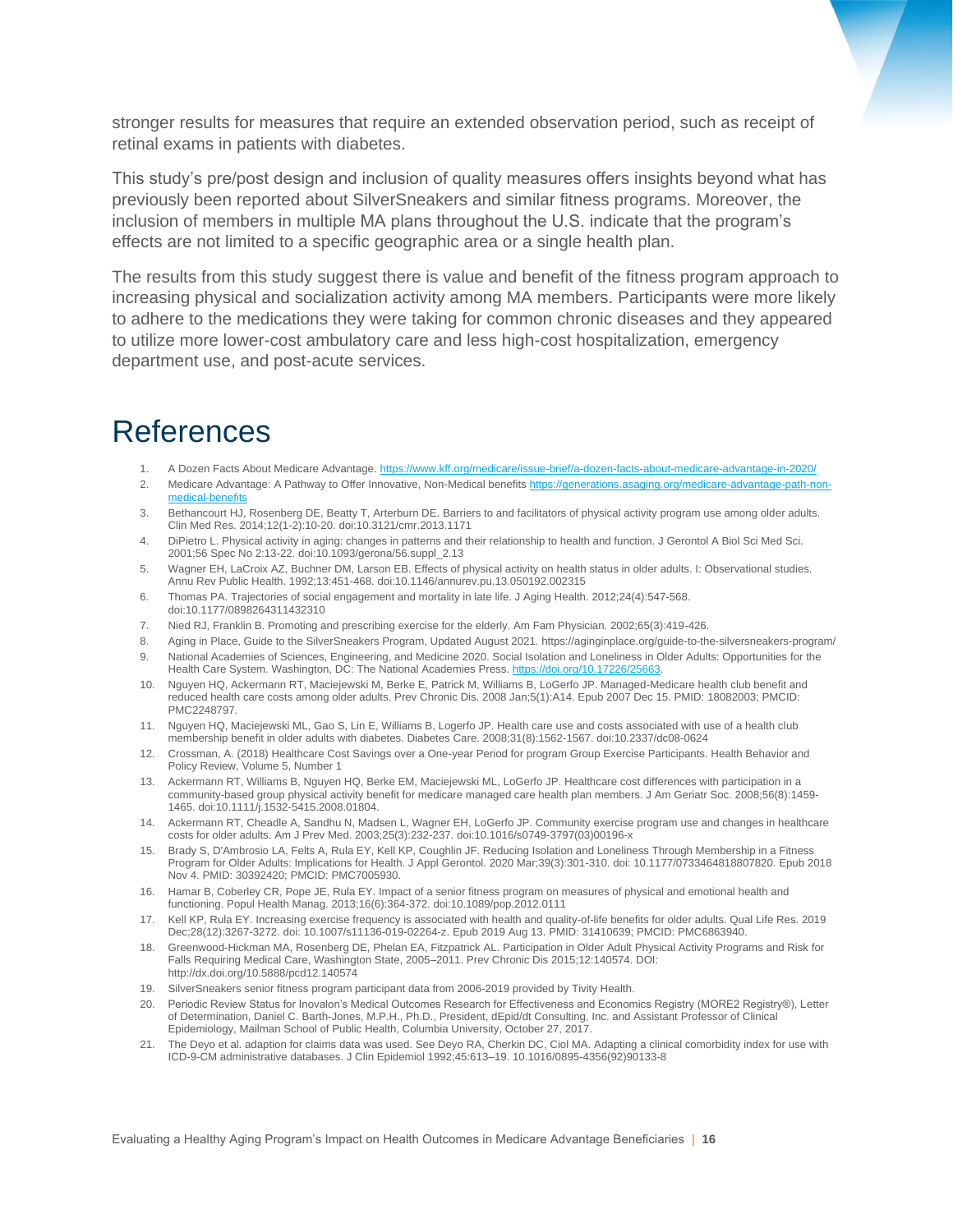- 22. Cooper AL, Trivedi AN. Fitness memberships and favorable selection in Medicare Advantage plans. N Engl J Med. 2012;366(2):150-157. doi:10.1056/NEJMsa1104273
- 23. There are 27 chronic conditions. A list, along with the supporting algorithms, is available a[t https://www2.ccwdata.org/web/guest/condition](https://www2.ccwdata.org/web/guest/condition-categories)[categories](https://www2.ccwdata.org/web/guest/condition-categories)
- 24. Boutwell, A., F. Griffin, S. Hwu, D. Shannon. 2009. "Effective Interventions to Reduce Rehospitalizations: A Compendium of 15 Promising Interventions." Cambridge, MA. Institute for Healthcare Improvement.
- 25. Understanding the 2021 CMS Star Ratings for Medicare Advantage Plans. Accessed on 8/4/2021[. https://www.inovalon.com/inovalon](https://www.inovalon.com/inovalon-insights-blog/improve-cms-star-ratings/)[insights-blog/improve-cms-star-ratings/](https://www.inovalon.com/inovalon-insights-blog/improve-cms-star-ratings/)
- 26. MAPD Cut Points 2017-2019.<https://www.cms.gov/Medicare/Prescription-Drug-Coverage/PrescriptionDrugCovGenIn/PerformanceData> 27. Understanding the 2021 CMS Star Ratings for Medicare Advantage Plans. Accessed on 8/4/2021[. https://www.inovalon.com/inovalon](https://www.inovalon.com/inovalon-insights-blog/improve-cms-star-ratings/)[insights-blog/improve-cms-star-ratings/](https://www.inovalon.com/inovalon-insights-blog/improve-cms-star-ratings/)
- 28. Pharmacy Quality Alliance Adherence Measures. Accessed on 8/4/2021[. https://www.pqaalliance.org/adherence](https://www.pqaalliance.org/adherence-measures#:~:text=Adherence%20measures%20assess%20the%20percentage%20of%20patients%20covered,the%20same%20therapeutic%20class%2C%20within%20the%20measurement%20year)[measures#:~:text=Adherence%20measures%20assess%20the%20percentage%20of%20patients%20covered,the%20same%20therapeuti](https://www.pqaalliance.org/adherence-measures#:~:text=Adherence%20measures%20assess%20the%20percentage%20of%20patients%20covered,the%20same%20therapeutic%20class%2C%20within%20the%20measurement%20year) [c%20class%2C%20within%20the%20measurement%20year.](https://www.pqaalliance.org/adherence-measures#:~:text=Adherence%20measures%20assess%20the%20percentage%20of%20patients%20covered,the%20same%20therapeutic%20class%2C%20within%20the%20measurement%20year)
- 29. MAPD Cut Points 2017-2019. https://www.cms.gov/Medicare/Prescription-Drug-Coverage/PrescriptionDrugCovGenIn/PerformanceData
- 30. Centers for Disease Control and Prevention (CDC). 2012. "What Is Breast Cancer?" [http://www.cdc.gov/cancer/breast/basic\\_info/screening.htm](http://www.cdc.gov/cancer/breast/basic_info/screening.htm)
- 31. American Cancer Society. 2015. "Breast Cancer Facts & Figures 2015-2016." <http://www.cancer.org/acs/groups/content/@research/documents/document/acspc-046381.pdf>